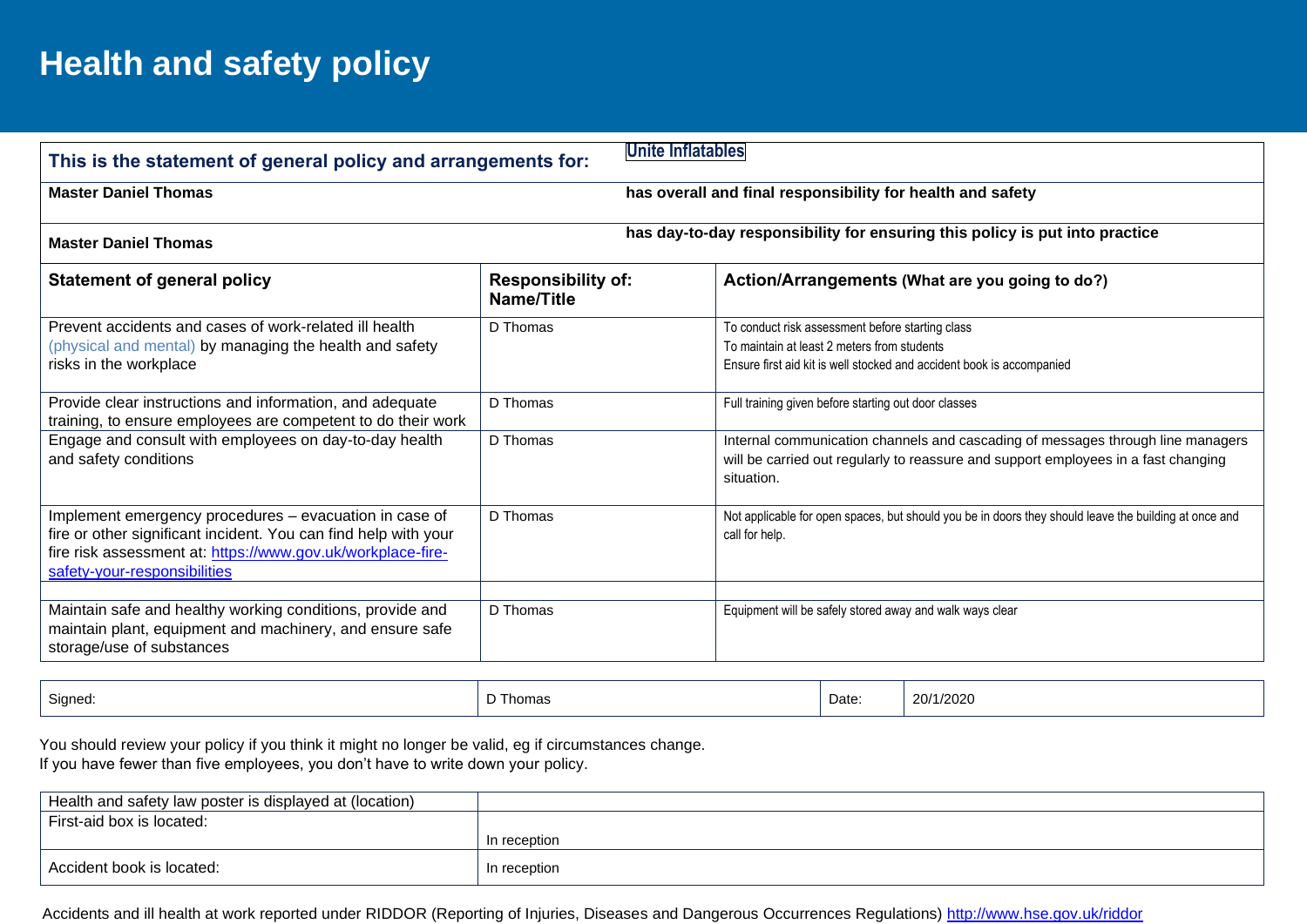## **Risk assessment**

To get an interactive version of this template go to http://www.h

Combined risk assessment and policy template published by the Health and Safety Executive 08/14

### All employers must conduct a risk assessment. If you have fewer than five employees you don't have to write anything down.

We have started off the risk assessment for you by including a sample entry for a common hazard to illustrate what is expected (the sample entry is taken from an office-based business). **Look at how this might apply to your business, continue by identifying the hazards that are the real priorities in your case and complete the table to suit. You can print and save this template so you can easily review and update the information as and when required. You may find our example risk assessments a useful guide (**<http://www.hse.gov.uk/risk/casestudies>**). Simply choose the example closest to your business.** 

### **Company name: Unite Martial Arts Academy Date of risk assessment: 01/06/2020**

| What are the<br>hazards?           | Who might be harmed and how?                                     | What are you already doing?                                         | Do you need to do anything else to<br>control this risk?           | <b>Action by</b><br>who?                          | Action by when?   Done |               |
|------------------------------------|------------------------------------------------------------------|---------------------------------------------------------------------|--------------------------------------------------------------------|---------------------------------------------------|------------------------|---------------|
| Inflatable moving<br>from location | Staff and visitors may be injured if they<br>are near inflatable | All rope ties are fix to anchors.<br>Ground pins in secure in place | Communicate with event organizers<br>should anything is spotted.   | All staff,<br>supervisor to<br>monitor<br>Manager | Straight away          | On the<br>day |
| Inflatable deflating               | Blower disconnecting, Power cut                                  | Staff ready to e reconnect blower / power<br>source.                | Safety instructions will be given to each<br>and every participant | All staff,<br>supervisor to<br>monitor<br>Manager | Straight away          | On the<br>day |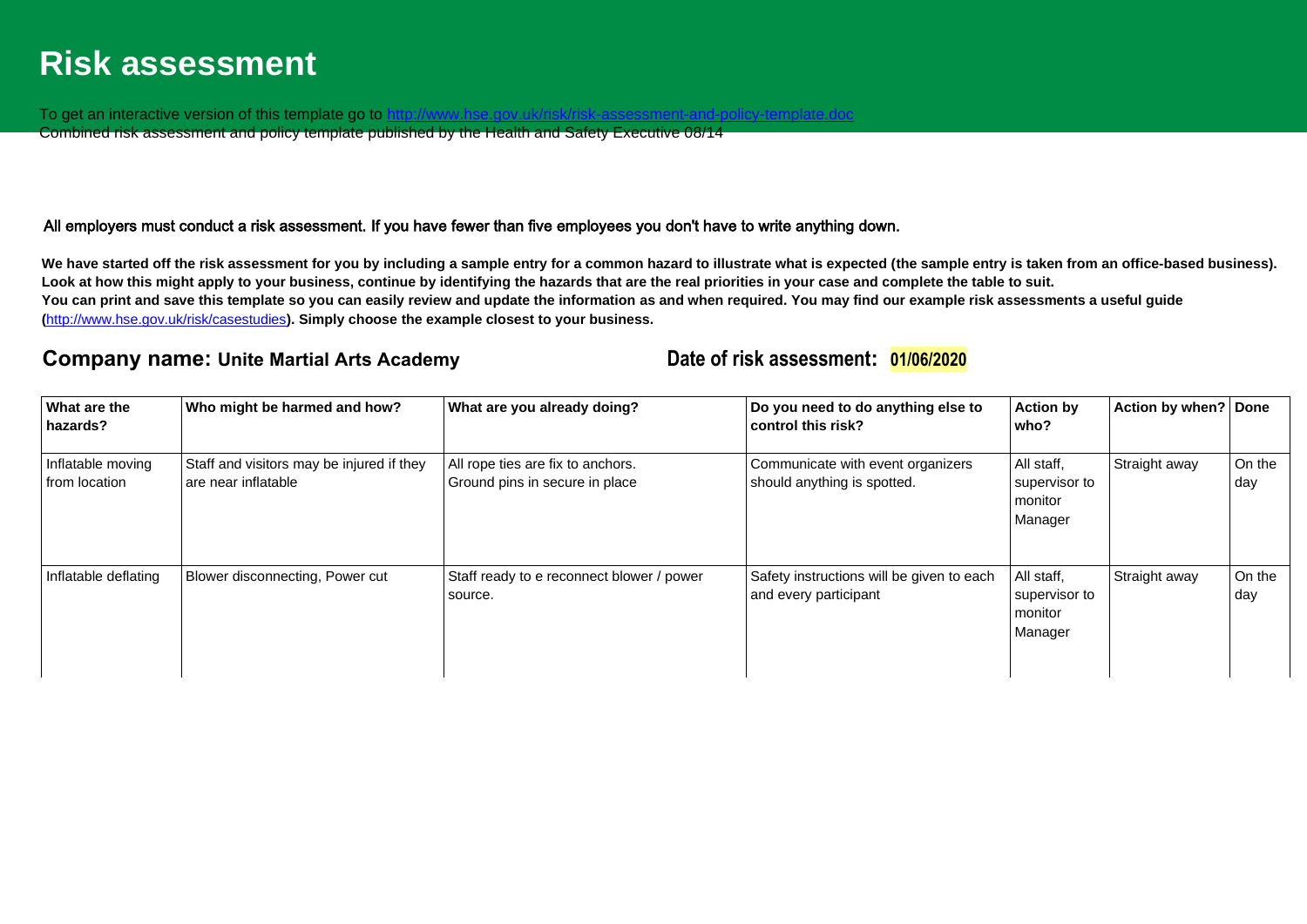| Spread of Covid-19 |                                                                                                                                                                                                                                          |                                                                                                                                                                                                                                                             |                                                                                                                                                                                                                                                                                                                                                                                                                                                                                                                                                                                                                                                                                                                                                                                                                                                                                                                                                                                                        | All staff                                         | Straight away | On the        |
|--------------------|------------------------------------------------------------------------------------------------------------------------------------------------------------------------------------------------------------------------------------------|-------------------------------------------------------------------------------------------------------------------------------------------------------------------------------------------------------------------------------------------------------------|--------------------------------------------------------------------------------------------------------------------------------------------------------------------------------------------------------------------------------------------------------------------------------------------------------------------------------------------------------------------------------------------------------------------------------------------------------------------------------------------------------------------------------------------------------------------------------------------------------------------------------------------------------------------------------------------------------------------------------------------------------------------------------------------------------------------------------------------------------------------------------------------------------------------------------------------------------------------------------------------------------|---------------------------------------------------|---------------|---------------|
| Coronavirus        | Staff<br>All members of the public<br><b>Drivers</b><br>Vulnerable groups - Elderly,<br>Pregnant workers, those<br>with existing underlying<br>health conditions<br>Anyone else who physically<br>$\bullet$<br>comes in contact with you | <b>Hand Sanitizer</b><br>Gel sanitisers in any area where reminded to sanitize before and after<br>washing<br>facilities<br>readily<br>not<br>available                                                                                                     | Students and staff members to be<br>each class. Also to wash their hands for<br>20 seconds with water and soap on a<br>regular basis and the importance of<br>proper drying with disposable towels.<br>Also reminded to catch coughs and<br>sneezes in tissues - Follow Catch it, Bin<br>it, Kill it and to avoid touching face, eyes,<br>nose or mouth with unclean hands.<br>Tissues will be made available<br>throughout the workplace.<br>Encourage staff to report any problems<br>and carry out skin checks as part of a<br>skin surveillance program<br>https://www.hse.gov.uk/skin/professional<br>/health-surveillance.htm<br>To help reduce the spread of coronavirus<br>(COVID-19) reminding everyone of the<br>public health advice -<br>https://www.publichealth.hscni.net/news/<br>covid-19-coronavirus<br>Posters, leaflets and other materials are<br>available for display.<br>https://www.gov.uk/government/publicati<br>ons/guidance-to-employers-and-<br>businesses-about-covid-19 |                                                   |               | day           |
|                    |                                                                                                                                                                                                                                          | <b>Temperature Check</b><br>Anyone with a high temperature will be<br>asked to leave the building straight away.                                                                                                                                            | To ensure everyone entering the building   All staff<br>is below 38 degrees Celsius                                                                                                                                                                                                                                                                                                                                                                                                                                                                                                                                                                                                                                                                                                                                                                                                                                                                                                                    |                                                   | Straight away | On the<br>day |
|                    |                                                                                                                                                                                                                                          | <b>Cleaning</b><br>Frequently cleaning and disinfecting objects<br>and surfaces that are touched regularly<br>particularly in areas of high use such as door<br>handles, light switches, reception area using<br>appropriate cleaning products and methods. | Rigorous checks will be carried out by<br>line managers to ensure that the<br>necessary procedures are being<br>followed.                                                                                                                                                                                                                                                                                                                                                                                                                                                                                                                                                                                                                                                                                                                                                                                                                                                                              | All staff,<br>supervisor to<br>monitor<br>Manager | Straight away | On the<br>day |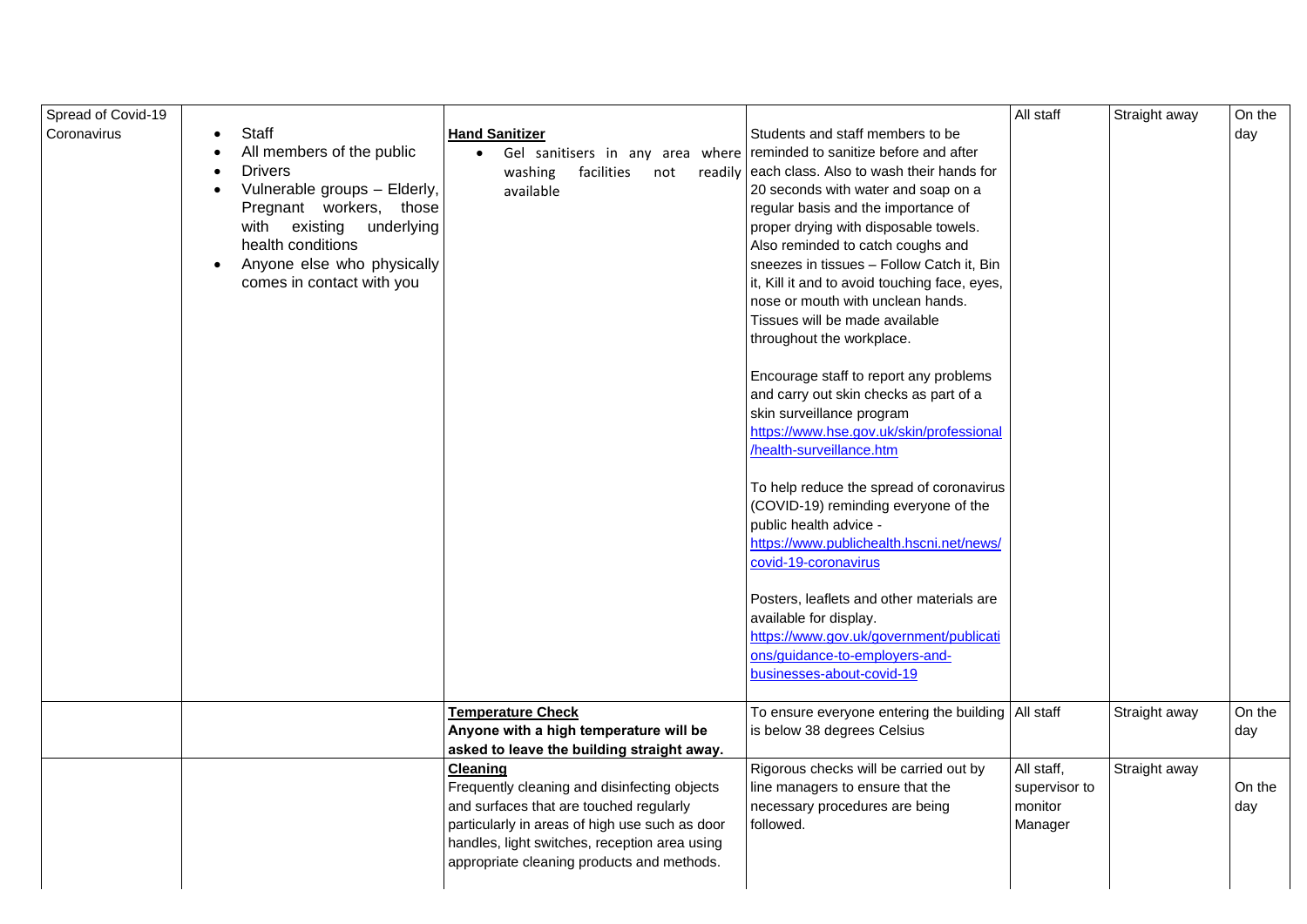|  | One way system                                   | Once in the building all members of the    | All staff | Straight away | On the |
|--|--------------------------------------------------|--------------------------------------------|-----------|---------------|--------|
|  | When entering the building members of the        | public are to follow the one-way system    |           |               | day    |
|  | public will be required to follow the one way    | towards the back of the building.          |           |               |        |
|  | system via the arrows                            |                                            |           |               |        |
|  |                                                  | One way in, one way out.                   |           |               |        |
|  | <b>Social Distancing</b>                         |                                            |           |               |        |
|  | Social Distancing -Reducing the number of        | Coaches to maintain 4 meters distance      |           |               |        |
|  |                                                  |                                            |           |               |        |
|  | persons in any work area to comply with the 2-   | from closest student at all times.         |           |               |        |
|  | metre (6.5 foot) gap recommended by the          |                                            |           |               |        |
|  | Public Health Agency                             | To restrict student numbers to no more     |           |               |        |
|  | https://www.publichealth.hscni.net/news/covid-   | than 5 in a class unless shielded by a     |           |               |        |
|  | 19-coronavirus                                   | building or piece of glass.                |           |               |        |
|  | https://www.gov.uk/government/publications/co    |                                            |           |               |        |
|  | vid-19-guidance-on-social-distancing-and-for-    | Students to lined up at least 2 meters     |           |               |        |
|  | vulnerable-people                                | apart in a staggered patten to allow       |           |               |        |
|  |                                                  | grater airflow between students            |           |               |        |
|  | Taking steps to review work schedules            |                                            |           |               |        |
|  | including start & finish times/shift patterns,   | To ensure coaches arrive at their training |           |               |        |
|  | working from home etc. to reduce number of       | location 20 minutes before class to set    |           |               |        |
|  | workers on site at any one time. Also relocating | up and avoid close contact with students   |           |               |        |
|  | workers to other tasks.                          | and parents.                               |           |               |        |
|  |                                                  |                                            |           |               |        |
|  | Redesigning processes to ensure social           | Zoom classes to run at the same time as    |           |               |        |
|  | distancing in place.                             | face to face classes to reduce the total   |           |               |        |
|  |                                                  | number to students training                |           |               |        |
|  | Conference calls to be used instead of face to   |                                            |           |               |        |
|  |                                                  |                                            |           |               |        |
|  | face meetings.                                   | Management checks to ensure this is        |           |               |        |
|  |                                                  | adhered to.                                |           |               |        |
|  | Ensuring sufficient rest breaks for staff.       |                                            |           |               |        |
|  |                                                  |                                            |           |               |        |
|  | Social distancing also to be adhered to in       |                                            |           |               |        |
|  | canteen area and smoking area.                   |                                            |           |               |        |
|  |                                                  |                                            |           |               |        |
|  |                                                  |                                            |           |               |        |